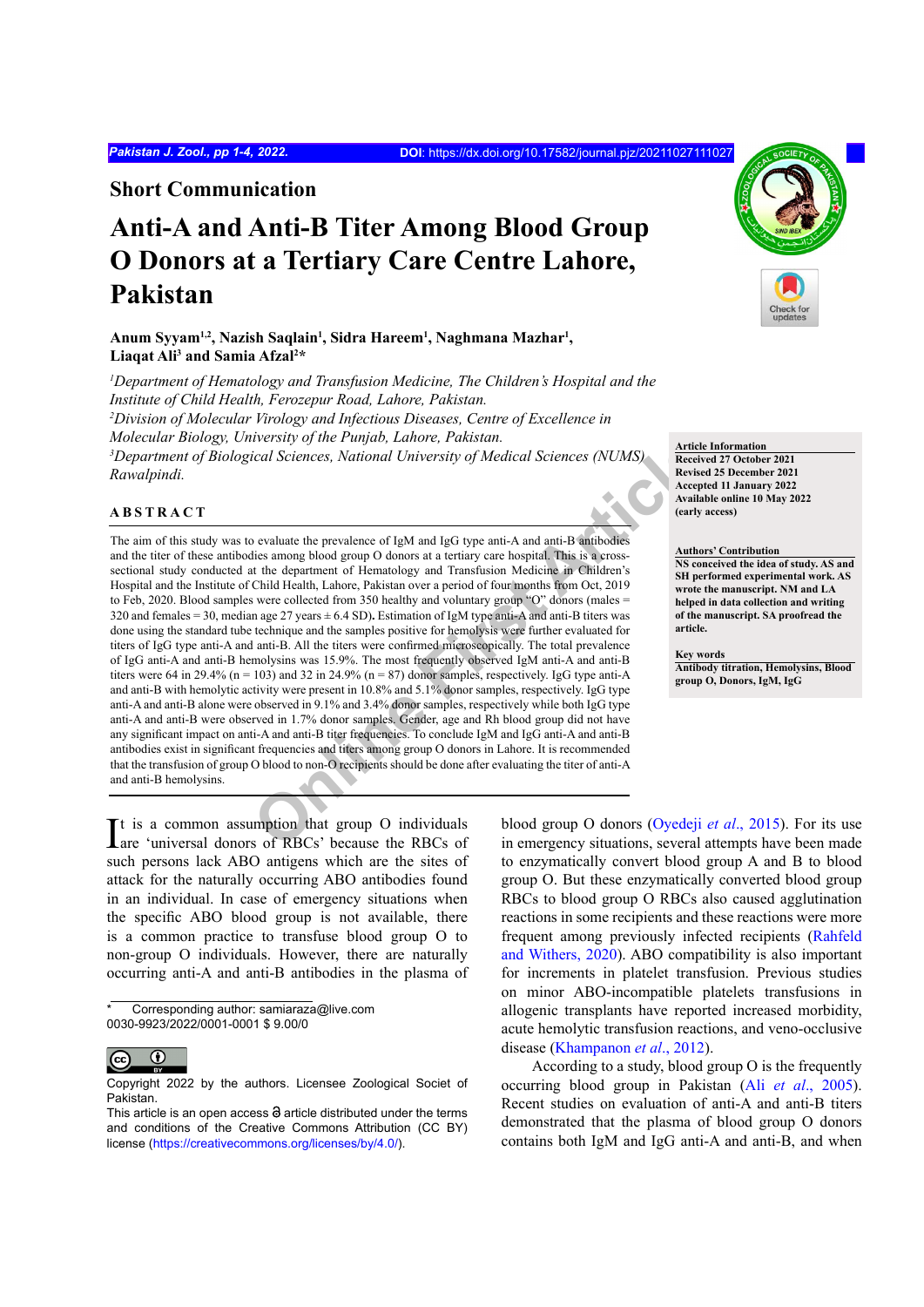transfused to nonidentical group O mothers, it often results in HDFN. Various studies from different regions of the world reported the prevalence of IgG and IgM type anti-A and anti-B hemolysins among their donor populations. A study from Nigeria reported a prevalence of 55.4% of these hemolysins (Kagu *et al*[., 2010](#page-3-4)). According to a study in Thailand, the titers of IgM anti-A and anti-B among blood group O donors were higher than that of observed in Japanese group O donors. They found only a significant relation between age of donor and IgM anti-B titer ([Khampanon](#page-3-2) *et al*., 2012).

Titer of both IgM and IgG anti-A and anti-B antibodies among blood group O donors have been reported by many countries. Recently, a cross-sectional study involving 560 blood group O donors in India further reported the prevalence of IgM and IgG anti-A and anti-B antibodies among these donors (Kannan *et al*., 2020). There was no other study reporting anti-A and anti-B titers in this region of the world. Due to the life-threatening effects of blood group O transfusion to nonidentical group O individuals, it was necessary to demonstrate the titer of these antibodies in group O donor population.

### *Materials and methods*

A total of 350 blood samples were collected from healthy group O donors (320 males and 30 females) between 18-58 years of age, after screening of blood for the common pathogens. About 4ml venous blood was collected in blood clotting tubes from each blood donor. In house prepared, 5% suspension of  $A_1$  cells, B cells and O cells were used. The samples were centrifuged and the serum was separated in labelled Eppendorf tubes and stored at -18-20°C until the samples were analyzed for antibodies titer. All samples were analyzed within 24 h of separation.

This cross-sectional observational study was carried out at the Department of Hematology and Transfusion Medicine, The Children's Hospital and Institute of Child Health, Lahore from October 2019 to February 2020. To test for hemolysins in the samples, 100 µl of donor serum was placed in three test tubes. To each test tube 100 µl of 5% suspension of  $A_1$  cells, B cells and O cells was added. O cells served as negative control. The tubes were incubated for 1 h at 37˚C and analyzed for presence of hemolysis against a light source. Grading for hemolysins was done as follows: complete hemolysis =  $3 +$ , partial i.e.,  $> 50\%$  but not complete hemolysis =  $2 +$ , trace hemolysis =  $1 +$  and 0/ negative = no signs of visible hemolysis. Samples showing hemolysis were further evaluated for titer of IgG anti-A and anti-B hemolysins.

Antibody titration for IgM and IgG anti-A and anti-B was performed according to AABB (American

The two samples were entitlinged and the two states of the samples were candidated Experimental and the samples were called Experimentation and the samples were called and the samples were called and the samples were calle Association of Blood Bank) Technical Manual, nineteenth edition (Fung *et al*[., 2017](#page-3-6)). A volume of 100 µl of each donor serum was double diluted serially in 0.9% saline up to 256. For each sample, the dilutions were prepared two times for determining IgM anti-A and anti-B titers, separately. For preparing dilutions, 10 tubes were labelled according to serial dilutions: 1, 2, 4, 8, 16, 32, 64, 128, and 256, for measuring IgM anti-A titer. The first tube was undiluted serum, tube 2 contained ½ dilution, tube 4 contained  $\frac{1}{4}$  dilution, and so on. To each tube, 100  $\mu$ l of 0.9% saline was added. Then plasma volume of 100  $\mu$ l was added to both tubes 1 and 2. By using a clean pipette, the  $\frac{1}{2}$  dilution was mixed several times and 100  $\mu$ l of dilution was transferred to tube 4. The same process was continued for all dilutions (256). Finally, 100 µl of dilution was removed from tube 10. Then, 100 µl of 5% suspension of  $A<sub>1</sub>$  cells was added to each tube. To measure the titer of anti-B, a new set of 10 tubes were labelled according to serial dilutions and the process was repeated as mentioned above. Only, 100 µl of 5% B-cells suspension was added to each tube for IgM anti-B. Also, added 100 µl of each donor serum to 100 µl of O cells suspension in a test tube as a negative control. The tubes were then centrifuged at 3400 rpm for 15 seconds. After centrifugation, the tubes were examined microscopically for hemolysis, and the titers were recorded. Titers were recorded as the dilution showing the weakest hemolysis microscopically.

For evaluating IgG anti-A and anti-B hemolysins titers, dilutions were prepared as mentioned above. After adding 5% suspension of  $A_1$  cells and B cells, the tubes were incubated for 1 h at 37˚C and the titers were recorded microscopically. Titers of 64 or greater were considered as high titers. Statistical analysis and calculations were done using the Microsoft Excel 2016 and IBM SPSS statistics 25.0 Software. Graphs and tables were used to display the data. The level of significance for all statistical tests was 5%.

#### *Results*

Three hundred and fifty blood samples were collected from healthy and voluntary blood group O donors (325 Rh-D positive and 25 Rh-D negative) with median age 27 years  $\pm$  6.4 SD. The sera of the donors were examined to measure the titer levels of IgM and IgG anti-A and anti-B antibodies. Hemolysis was observed in 14.5% (51) donor samples ([Fig. 1\)](#page-2-0). The total prevalence of IgG anti-A and anti-B hemolysins was 15.9%. IgG anti-A and anti-B with hemolytic activity were found in 10.8% and 5.1% donor samples, respectively. IgG type anti-A and anti-B alone were observed in 9.1% and 3.4% donor samples, respectively while both IgG anti-A and anti-B were observed in 1.7% donor samples.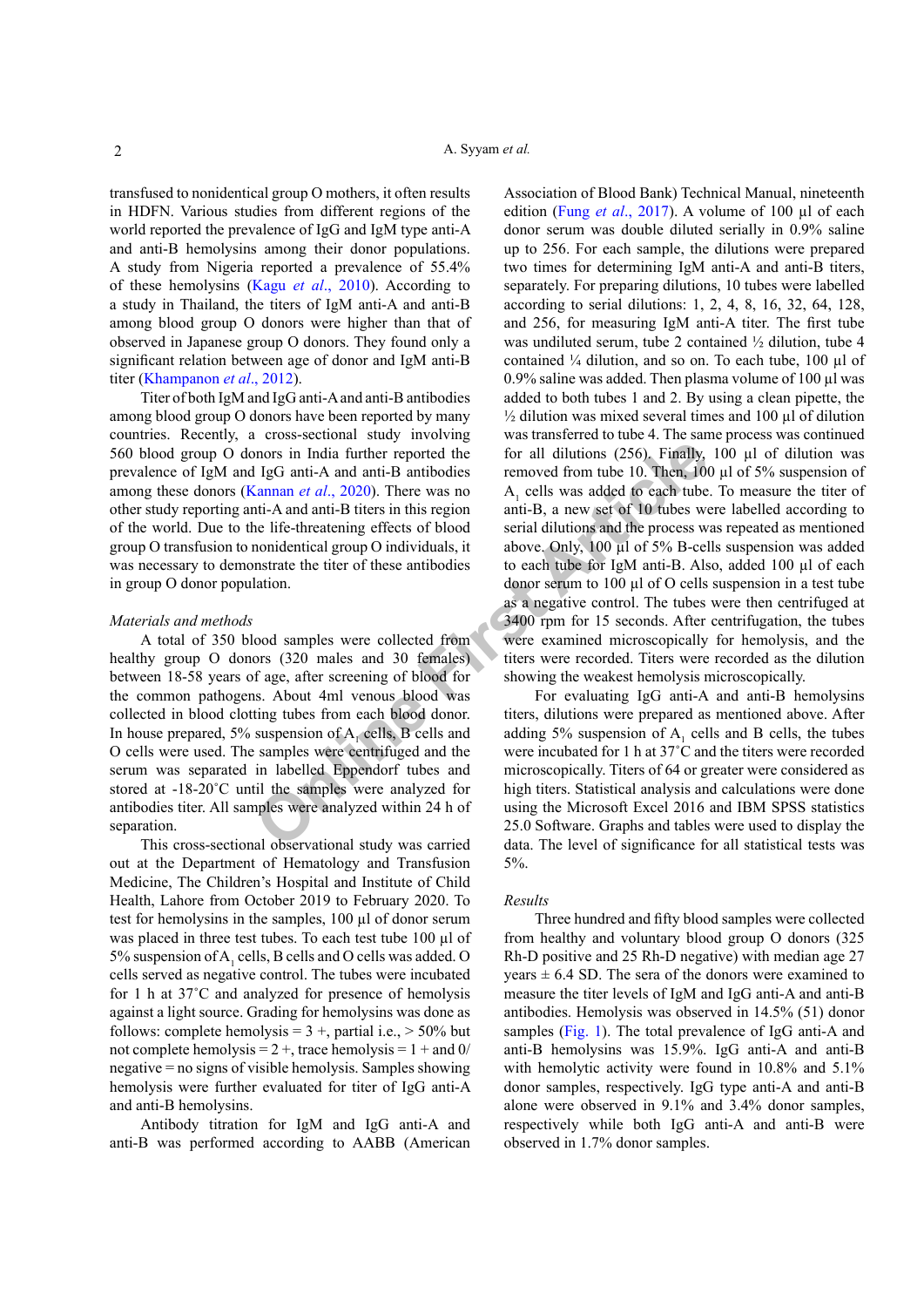Titer values for IgM anti-A and anti-B ranged from 4 to 256 and 2 to 256, respectively as given in [Table I.](#page-2-1) Overall, more than 50% of donors' sera had high titer values (greater than 64) of IgM type anti-A and anti-B. IgM anti-A and anti-B titer levels greater than 64 were observed in 65.6% and 54.9% of donor samples, respectively. The most frequently observed IgM anti-A and anti-B titer was 64 in 29.4% (n = 103) and 32 in 24.9% (n = 87) donor samples, respectively. Lower titer values (less than 64) were more common in anti-B than in anti-A.



<span id="page-2-0"></span>Fig. 1. Frequency of IgG anti-A, anti-B and degree of hemolysis.

<span id="page-2-1"></span>**Table I. Frequency of IgM and IgG anti-A and anti-B titer and IgQ anti-A and anti-B titer.**

|                    | Titer values IgM Anti-A IgM Anti-B IgG Anti-A IgG Anti-B |                                            |                       |              |
|--------------------|----------------------------------------------------------|--------------------------------------------|-----------------------|--------------|
| $\mathfrak{D}_{1}$ | $0(0\%)$                                                 | $5(1.4\%)$                                 | $0(0\%)$              | $0(0\%)$     |
| 4                  | $9(2.6\%)$                                               | $4(1.1\%)$                                 | $4(7.8\%)$            | $0(0\%)$     |
| 8                  | 7(2%)                                                    | $13(3.7\%)$                                | 13 (25. 5%) 0 (0%)    |              |
| 16                 | 28 (8%)                                                  | 49 (14%)                                   | 14 (27. 5%) 9 (33.3%) |              |
| 32                 | 79 (22.6%)                                               | $87(24.9\%)$ 4 (7.8%)                      |                       | $0(0\%)$     |
| 64                 |                                                          | 103 (29.4%) 66 (18.9%) 4 (7.8%)            |                       | $10(37.3\%)$ |
| 12.8               |                                                          | 88 (25.1%) 69 (19.7%) 12 (23.6%) 8 (29.7%) |                       |              |
| 256                |                                                          | 36 (10.3%) 57 (16.3%) 0 (0%)               |                       | $0(0\%)$     |
| Total              |                                                          | 350 (100%) 350 (100%) 51 (0%)              |                       | 27(0%)       |

Titer values for IgG anti-A and anti-B hemolysins observed in 51 donors' sera ranged from 4 to 16 and 16 to 128, respectively ( [Table I](#page-2-1)). The most frequently observed IgG anti-A and anti-B titers were 16 and 64, respectively. Lower titer levels (less than 64) were observed most commonly in anti-A hemolysins as compared to that of anti-B hemolysins.

The mean and median values for both IgM and IgG anti-A titers were greater than that of IgM and IgG types anti-B ([Table II\)](#page-2-2).

<span id="page-2-2"></span>**Table II. Mean, median and SD values for IgM and IgG anti-A and anti-B titer values.**

|           | IgM          |              | <b>IgG</b>   |              |
|-----------|--------------|--------------|--------------|--------------|
|           | <b>Titer</b> | <b>Titer</b> | <b>Titer</b> | <b>Titer</b> |
|           | anti-A       | anti-B       | anti-A       | anti-B       |
| Mean      | 86.73        | 89.56        | 44.39        | 69.33        |
| <b>SD</b> | 64           | 64           | 4.92         | 4.65         |
| Median    | 69.6         | 83.4         | 16           | 64           |
| Minimum   |              | 2            | 4            | 16           |
| Maximum   | 256          | 256          | 128          | 128          |

## *Discussion*

The transfusion of blood group O to nongroup O recipients has been continued since 2nd World War, however; the presence of IgM and IgG anti-A and anti-B antibodies in blood group O donors sometimes lead to RBCs destruction and acute hemolysis in case of transfusion of single-donor platelet concentrates to nongroup O recipients. The level and type of these antibodies among blood group O persons varies according to ethnicity, environmental factors and geographical regions (de Franca *et al*., 2011). Data has suggested that both IgM and IgG antibodies can possess hemolytic properties and theoretically titers of IgM antibodies are significant for transfusion and IgG titers are taken into account for transplantation [\(Denomme and](#page-3-8) Anani, 2020).

The prevalence of high titer IgM anti-A and anti-B observed in this study are higher than similar studies. IgM titer level  $> 64$  appeared to be  $65.6\%$  and  $54.9\%$  for anti-A and anti-B in comparison to 38% and 31% (Sood *et al*[. 2016\)](#page-3-9) and 36% and 32% (Kannan *et al*., 2020). Another study by (de Franca *et al*., 2011) demonstrated the predominance of low titers of IgM anti-A and anti-B antibodies among their study population. The higher titer levels observed could be attributed to ethnic, environmental and lifestyle differences. Studies have shown a decrease in anti-A and anti-B titers in Japanese population over a period of fifteen years. This can be attributed to lifestyle changes of donors. As compared to other Asian populations, the Japanese people consume more processed foods similar to that of North Americans [\(Denomme and Anani, 2020](#page-3-8)).

The overall prevalence of IgG anti-A and anti-B hemolysins among blood group O donors in this study was 15.9% which is close to the prevalence of 18.3% reported by (Ek *et al*[., 2013](#page-3-10)), but is lower than that reported by [\(Oyedeji](#page-3-0) *et al*., 2015) that found a prevalence of 30.3% in Nigeria in 2014 and Kagu *et al*[. \(2010\)](#page-3-4) that found a prevalence of 55.4% in Nigeria in 2011.